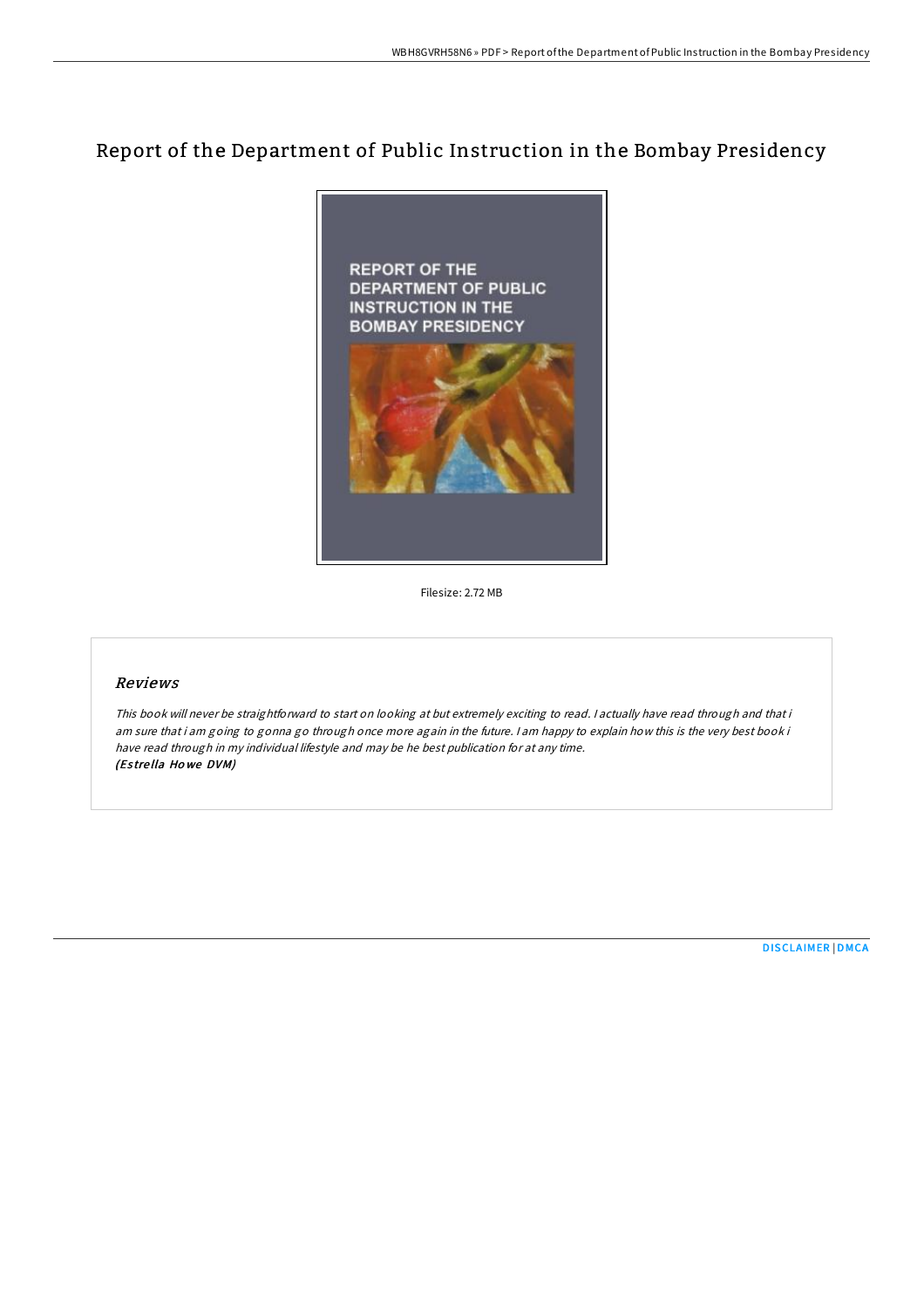#### REPORT OF THE DEPARTMENT OF PUBLIC INSTRUCTION IN THE BOMBAY PRESIDENCY



To save Report of the Department of Public Instruction in the Bombay Presidency eBook, remember to click the button beneath and download the ebook or gain access to additional information which are have conjunction with REPORT OF THE DEPARTMENT OF PUBLIC INSTRUCTION IN THE BOMBAY PRESIDENCY ebook.

Rarebooksclub.com, United States, 2012. Paperback. Book Condition: New. 246 x 189 mm. Language: English . Brand New Book \*\*\*\*\* Print on Demand \*\*\*\*\*.This historic book may have numerous typos and missing text. Purchasers can download a free scanned copy of the original book (without typos) from the publisher. Not indexed. Not illustrated. 1870 Excerpt: .Canara--is--In schools, 7; in scholars, 507. Increase of Schools and Scholars in Private Schools under Inspection only. This return is for Kolhapur, Meeraj, Sanglee, and Moodhole. The return from the Jamkhundee Master is not received-The increase of schools and scholars shown in the above return is chiefly caused by the transfer of Southern Maratha States Schools from the head of Government to the head of Private, as noticed above. The actual increase in these schools is--16 schools and 798 scholars, 21 A pi Detail of para 3. Private The return above given of Deputy Inspectors examinations of Government Vernacular Schools, and their results according to standards, may be thus summarized, to show the state of Vernacular Education. 6,111 boys were examined, and the percentages passed under different standards are as follows: --i. e., of those (6,111) presented for examination under the first four standards, something over one-half can do sums and write to dictation, less than half can parse and explain a lesson read, and less than one-fifth pass in History and Geography. Or, taking the total attendance at the schools examined (12,700, more than one-half of whom were below the lowest standard of examination), it appears that, in schools examined, about one-fourth of the boys at school can do sums and write to dictation, and less than one-fourth can parse and explain a lesson read; and less than one-tenth pass in History and Geography. No Vernacular School, it appears, was teaching during the year up...

Read Report of the [Department](http://almighty24.tech/report-of-the-department-of-public-instruction-i.html) of Public Instruction in the Bombay Presidency Online  $\blacksquare$ Download PDF Report of the [Department](http://almighty24.tech/report-of-the-department-of-public-instruction-i.html) of Public Instruction in the Bombay Presidency